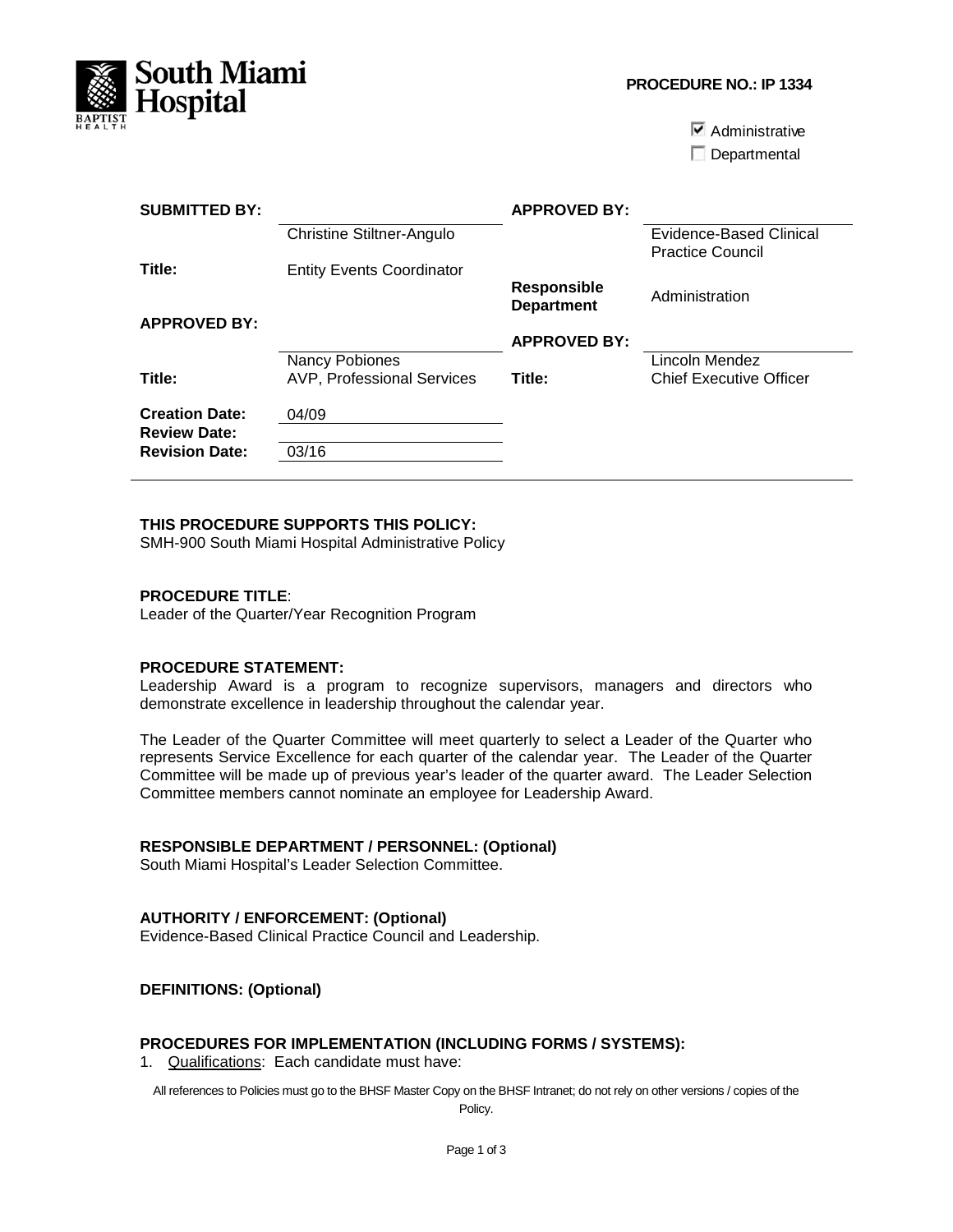- a. A written nomination that includes examples of at least two of the six defined competencies on why this leader would be an excellent model for Service Excellence.
- b. Direct reports or direct people responsibility.
- c. Approval of nomination from the department director or vice president.
- d. Two years of service in a leadership position.
- 2. Other Criteria Considered:
	- a. The nominee has not been a Leader of the Quarter in the last two years.
	- b. Vice presidents are not eligible for consideration.
	- c. Each Leader of the Quarter is eligible to become the Leader of the Year.
- 3. Procedures:
	- a. Nominations will be made by South Miami Hospital employees on a standardized form available on line via [www.smhrewards.net.](http://www.smhrewards.net/)
	- b. The Leader of the Quarter Award will be presented to one individual every quarter by the Chief Executive Officer (CEO), Chief Nursing Officer (CNO) or Vice President.
	- c. The Leader of the Year award will be presented to one individual annually by the CEO, Chief Nursing Officer (CNO) or Vice President at the end of the year.
	- d. The following process will be used to determine the recipient of the Leader of the Quarter Award:
		- i. Nomination forms will be submitted to the Entity Events Manager via the www. smhrewards.net website. The Entity Events Manager will present the nomination to the Leader of the Quarter Committee for approval.
		- ii. The Entity Events Manager will confirm with the nominees' direct report that the nominees are in good standing and are excelling in the business metrics part of the evaluation, which can include but are not limited to patient satisfaction, physician satisfaction, employee satisfaction, fiscal responsibility, community benefit and clinical process excellence.
		- iii. All nominations will be reviewed by the Leader of the Quarter Committee.
		- iv. The Entity Events Manager will notify the winners' leader, the CEO, and the Marketing Department.
	- e. The following process will be used to determine the Leader of the Year:
		- i. The Entity Events Manager will confirm with the nominees' leader that the nominee is still in good standing and continues to excel in the business metrics part of the evaluation which can include but are not limited to patient satisfaction, physician satisfaction, employee satisfaction, fiscal responsibility, community benefit and clinical process excellence.
		- ii. SMH Leadership will select the Leader of Year from the quarterly winners based on the established criteria via email voting process.
- 4. Leader of the Quarter Incentives:
	- a. The CEO, CNO or vice president will present the new Leader of the Quarter with the following:
		- i. A letter stating that the employee will receive a \$100 bonus on his or her next paycheck.
		- ii. A leadership keychain & pen.
		- iii. A certificate signed by the CEO in a plaque.
		- iv. Picture posted on wall near cafeteria.
		- v. The individual will receive a 90-day parking pass, which gives the employee access to leader of the quarter parking spot.
	- b. The CEO, CNO or vice president will present the new Leader of the Year with the following:

All references to Policies must go to the BHSF Master Copy on the BHSF Intranet; do not rely on other versions / copies of the Policy.